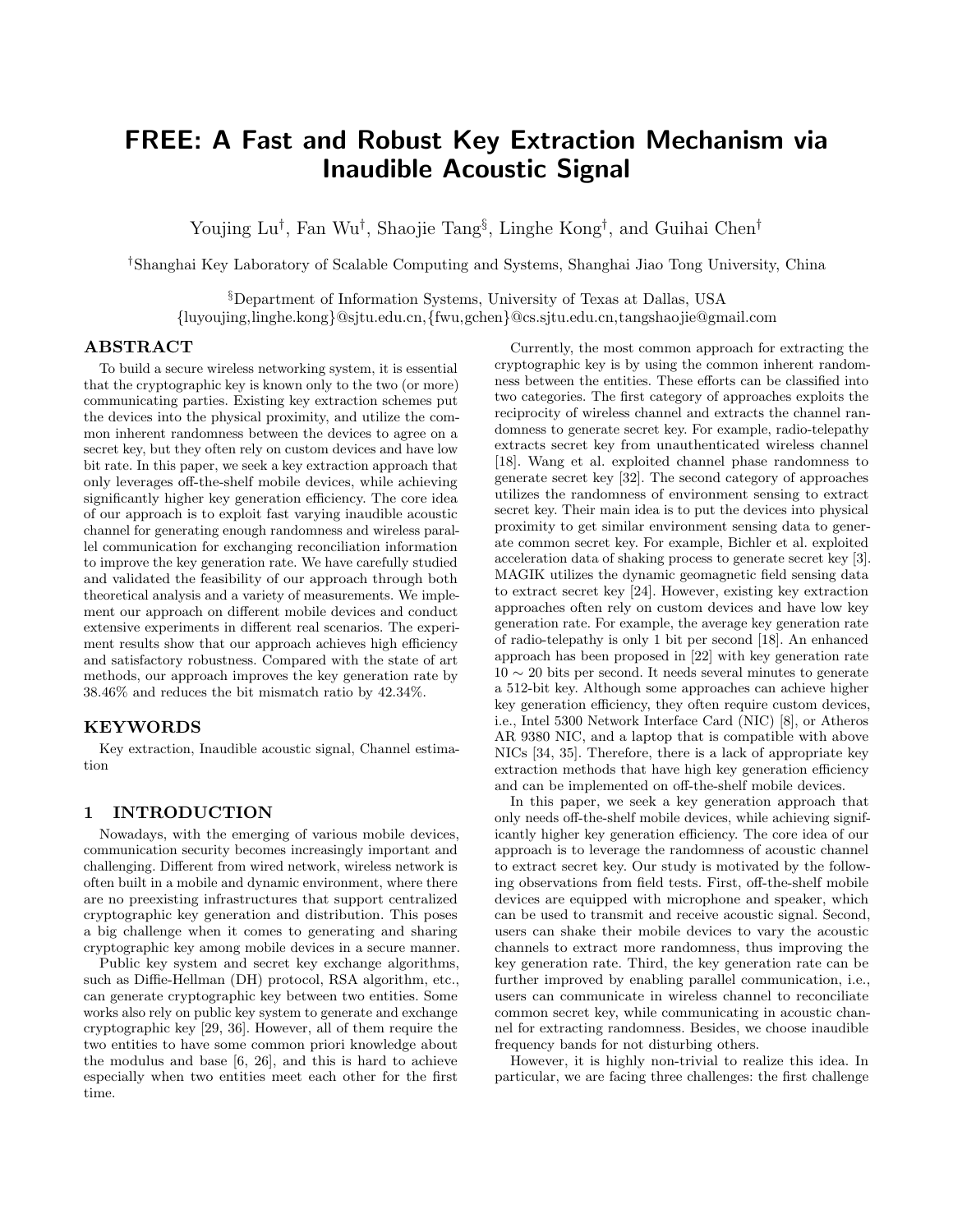is to identify an effective way to grab similar acoustic channel randomness between mobile users; the second one is to quantize the acoustic randomness into bit stream; the last one is to reconciliate a common secret key from two similar bit streams in a secure manner.

To address these challenges, we propose a Fast and Robust key Extraction mEchanism, named FREE. We first study the feasibility of utilizing acoustic channel randomness for key extraction from the perspectives of theory and experiment. Fortunately, the acoustic channel is proved to have the significant properties of temporal variation, channel reciprocity, and spatial decorrelation, and thus it is a great medium to establish secret key. Then, we use the transmitted inaudible acoustic signal to estimate the common channels, and grab the channel randomness. To quantize the acoustic channel randomness, we use adaptive secret bit generation method to quantize a channel tap into a signal bit or multiple bits. To generate identical bit stream, we design a protocol for the two entities to reconciliate the mismatched bits.

To evaluate the performance of FREE, we build a FREE prototype on different pairs of mobile devices, and conduct extensive experiments in different scenarios. The experiment results validate the effectiveness and efficiency of FREE.

We now summarize the main contributions of this paper.

- ∙ We consider using the randomness of inaudible acoustic channel for key extraction, and demonstrate that it is a great medium to establish secret key. Our approach utilizes the validated properties of acoustic channel to defend against eavesdropping, approaching, and repeating imitation attacks.
- ∙ We successfully implement the acoustic channel based key extraction approach on the commodity mobile devices. We use parallel communication to improve the key generation rate, which is significantly higher than existing solutions [\[10,](#page-9-12) [15,](#page-9-13) [18,](#page-9-4) [24,](#page-9-7) [34,](#page-9-10) [35\]](#page-9-11), e.g., the state of art approach can generate 180 ∼ 260 bits/sec at most [\[24,](#page-9-7) [35\]](#page-9-11), while our approach can generate  $320 \sim 360$ bits/sec average.

The rest of this paper is organized as follow. Section 2 presents the system model and attack model. Section 3 studies the feasibility of using acoustic channel randomness for key extraction. Section 4 details the design of FREE. Section 5 analyzes the security of FREE. Section 6 evaluates the performance of FREE in real-word experiments. Section 7 reviews the related work. Section 8 concludes this paper.

#### 2 SYSTEM OVERVIEW

In this section, we present the overview of our system model and attack model.

### 2.1 System model

We illustrate our system model in Figure 1. There are two legitimate mobile users, Alice and Bob, which are located in physical proximity. To prevent the passive adversary Eve from eavesdropping their communication, they need a common secret key to establish a secure and authenticate channel between each other.

Alice and Bob are equipped with off-the-shelf mobile device, such as a consumer-grade mobile phone. They extract



Figure 1: System model. Alice and Bob estimate the public inaudible acoustic channel (PIAC) to get the randomness, they exchange reconciliation information through public wireless channel (PWC), and extract identical cryptographic key from the randomness to establish a secure wireless channel. A passive adversary Eve, can eavesdrop all acoustic and wireless signals transmitted through PIAC and PWC, but cannot extract the same cryptographic key.

the randomness from the public inaudible acoustic channel (PIAC) between them, and use public wireless channel (P-WC) to exchange some message to reconciliate a common secret key from the randomness, as shown in Figure 1.

Our goal is to utilize the randomness of inaudible acoustic channel to extract secret key, while achieving higher key generation rate and lower bit mismatch ratio.

## 2.2 Attack model

Next, we introduce possible attacks from a passive adversary Eve. Eve can overhear all signals transmitted through public inaudible acoustic channel and public wireless channel. Eve also can estimate his own acoustic channel and extract the channel randomness. He knows the key extraction algorithm with the parameters setting. We assume that Eve is not too close to either Alice or Bob, i.e., they are separated by at least 5 cm. We also assume that Eve's goal is to intercept the cryptographic key instead of jamming their communications. In particular, we mainly consider the following three kinds

of attacks.

- ∙ Eavesdropping attack: Eve can eavesdrop all signals transmitted through public inaudible acoustic channel and public wireless channel between Alice and Bob, and he knows everything about the key extraction algorithm. Thus, he can analyze the captured acoustic and wireless signals to guess the secret key.
- ∙ Approaching attack: To get similar channel estimates, Eve can approach to legitimate users to receive similar acoustic signals from other side. Eve intents to exploit the similarities to generate the same cryptographic key as Alice or Bob.
- ∙ Repeating imitation attack: After Alice and Bob finished key extraction and left the site, Eve finds a partner Dave to imitate the key extraction process conducted by Alice and Bob, i.e., they estimate the inaudible acoustic channel to get randomness, and then try to extract the same secret key as Alice or Bob.

## 3 FEASIBILITY STUDIES

In this section, we study the feasibility of using acoustic channel information to generate secret key. We first validate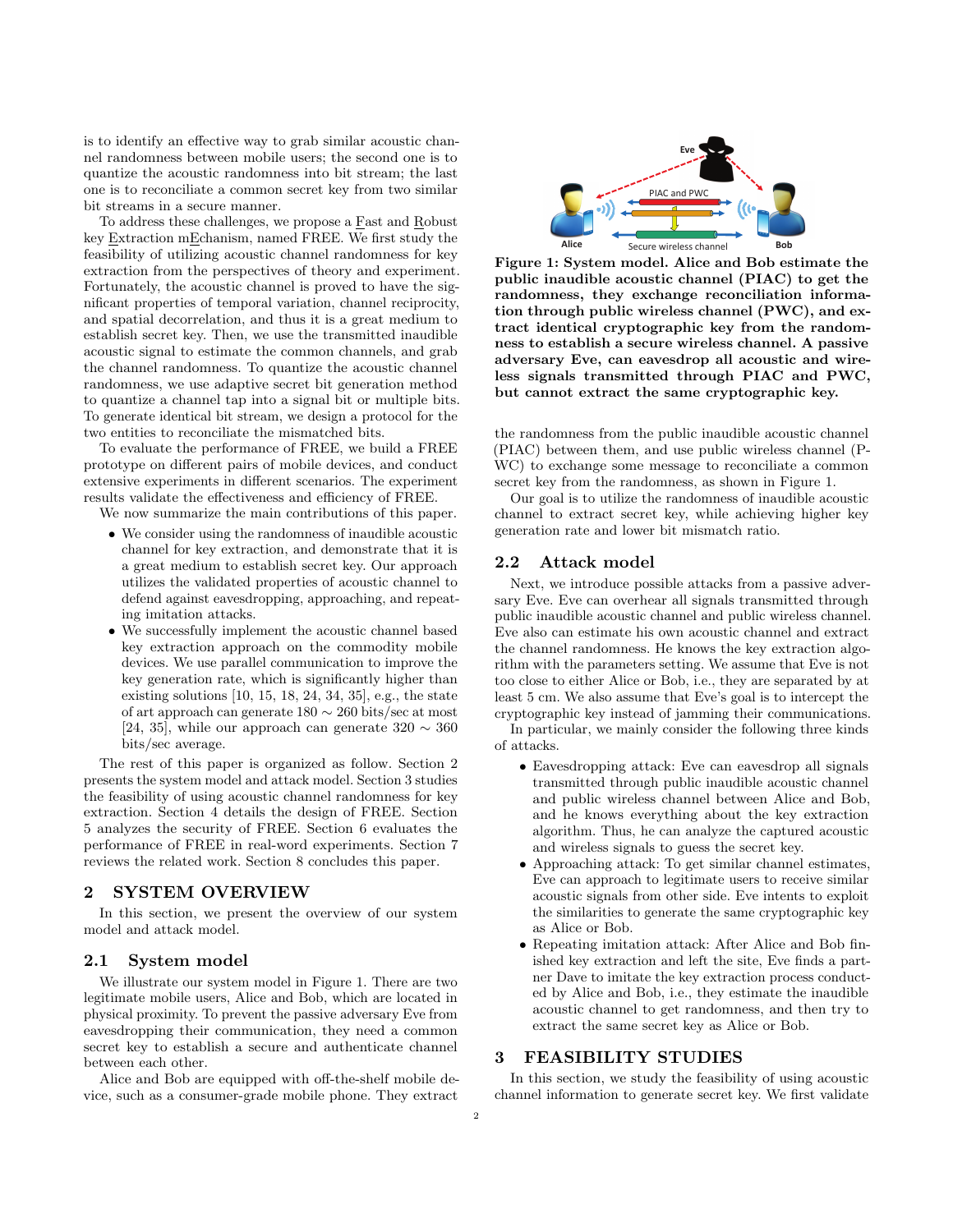

three important properties of acoustic channel, including temporal variation, channel reciprocity, and spatial decorrelation. These three properties together serve as the basis of our approach. (The frequency band of tested acoustic signals ranges from 0 Hz to 22k Hz. 22k Hz is maximum audio frequency which can be played by ordinary mobile devices. We have tested the channel estimates using different devices in four kinds of scenarios. The details of channel estimation and the experiment settings can be found in Section 4.2 and Section 6.1, respectively.)

Temporal variation: We first observe that due to multipath propagation, acoustic signals could reach the receiving antenna by two or more paths. Causes of multipath propagation include various obstacles, static or mobile, act as reflectors to the signals, change the reflection, refraction, and scattering of the channel paths. Besides, the movements of transmitter and receiver, e.g., the shaking of the mobile device equipped with microphone and speaker, also change the original channel paths.

We can formulate the signal propagation as below:

$$
y(t) = \sum_{i=1}^{M} a_i x(t - \tau_i) = \sum_{i=1}^{M} a_i e^{-j2\pi f_c \tau_i} s(t - \tau_i) = h(t) * x(t).
$$
\n(1)

In the above formula, we assume that the received acoustic signal  $y(t)$  is received from  $M$  paths respectively. The signal transmitted along path *i* has amplitude  $a_i$  and delay  $\tau_i$ , which are determined by reflectors and the signal travel distance.  $x(t)$  and  $s(t)$  are the transmitted passband and baseband signals at time  $t$ , respectively,  $f_c$  is the center frequency of passband, and  $h(t)$  is the channel impulse response (CIR).  $h(t) = \sum_{i=1}^{M} a_i e^{-j2\pi f_c \tau_i} \delta(t - \tau_i)$ , where  $\delta(t)$  is Dirac's delta function [\[21\]](#page-9-14).

We aim to use the received signals to estimate the timevarying acoustic channel to grab enough randomness. The channel estimation from the received baseband symbol is a discrete output of  $h(t)$  sampled every  $T_s$  interval [\[31\]](#page-9-15), which is

$$
h[n] = \sum_{i=1}^{M} a_i e^{-j2\pi f_c \tau_i} \delta(t - \tau_i) \operatorname{sinc}(n - \tau_i W), \qquad (2)
$$

where  $\text{sinc}(t) = \frac{\sin(\pi t)}{\pi t}$ . Generally, CIR is regarded as a discrete-time filter in Linear Time-Invariant (LTI) system, and  $h[n]$  is called the *n*-th channel tap. Same as time-varying acoustic channel, the calculated channel estimate  $h(t)$  is also time-varying.

In addition to the theoretical analysis, we also verify the temporal variation of acoustic channel in experiments. We conducted extensive experiments in corridors and our labs. We estimated the acoustic channels between several different pairs of mobiles and averaged the first 10 channel taps of their estimates, as shown in Figure 2 (a). It illustrates the variation of acoustic channel in a short time. When a reflector, such as a person, starts moving, the acoustic channel changes instantly and obviously. Thus, the temporal variation of acoustic channel offers enough randomness for key extraction.

Channel reciprocity: We next show that at the same carrier frequency, the multipath and fading of Alice  $\rightarrow$  Bob direction are same as the Bob  $\rightarrow$  Alice direction in the same link in a short period. Channel reciprocity is a fundamental property of signal wave propagation [\[25\]](#page-9-16), and it is the basis of using acoustic channel randomness to generate common secret key. More specifically, we use symbol h to denote the channel parameter and assign it the channel impulse response  $h(t)$ . To get the channel parameter **h**, Alice and Bob calculate the channel estimates  $\mathbf{h}_{\mathbf{A}}$  and  $\mathbf{h}_{\mathbf{B}}$ , respectively. Theoretically,  $h_A$  and  $h_B$  are highly correlated.

We validate the channel reciprocity property in both indoor and outdoor environments. Figure 2 (b) shows that the channel estimates  $h_A$  and  $h_B$  have significant correlations. Due to page limit, we only plot the channel estimation outdoor but omit the channel estimation indoor. The indoor experiment also shows the same result.

Spatial decorrelation: We further observe that when the adversary Eve is more than half of wavelength away from legitimate users Alice and Bob, their mutlipath and fading are uncorrelated. This property guarantees the security of legitimate users' key extraction. It has been shown that both large-scale fading and small-scale fading contribute to channel variation [\[7\]](#page-9-17). The small-scale fading is dominant in our experiment, due to the short travel distance of the receiver and short time duration. In small-scale fading, the signals decorrelate over distance of approximately one halfwavelength [\[7\]](#page-9-17).

We also validate the spatial decorrelation property of acoustic channel indoor and outdoor in our experiments. Figure 2 (c) shows the correlation between Eve's and legitimate user's estimates when the distance varies from 0 to 3 wavelengths. The carrier frequency is 20k Hz, and the wavelength  $\lambda$  is 1.7 cm. We use Pearson correlation coefficient to measure the correlation between their channel estimation. We observe that both indoor and outdoor correlation coefficients are lower than 0.2 when the distance is greater than one wavelength. Therefore, Eve cannot receive similar acoustic signal when he is located 5 cm away from legitimate users.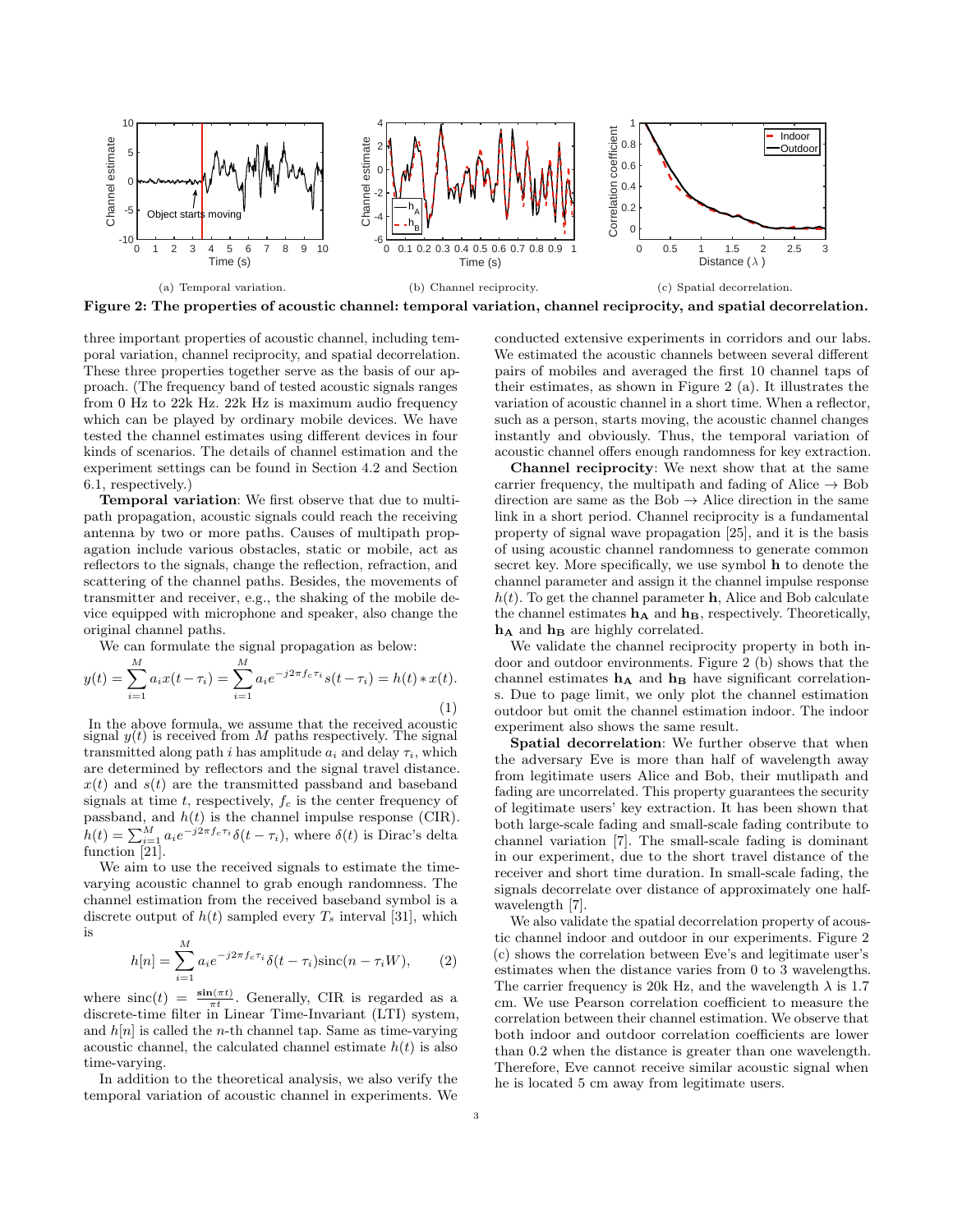

Figure 3: The architecture of FREE.

#### 4 DESIGN OF FREE

In this section, we present the architecture and design details of FREE.

#### 4.1 Design rationale

We illustrate the architecture of FREE in Figure 3. The architecture is mainly divided into four stages: acoustic channel estimation, quantization, reconciliation, and privacy amplification.

The above three properties make it possible to use acoustic channel randomness to extract secret key. Temporal variation of acoustic channel offers enough randomness for key extraction. Channel reciprocity is the basis of Alice and Bob having similar channel randomness. Spatial decorrelation makes users can resist against above passive attacks. We next address the following two challenges: 1. how to extract common channel randomness; 2. how to generate a common secret key from the channel randomness.

To extract common channel randomness, Alice and Bob first need to estimate the acoustic channels. There are many methods for channel estimation. Given the implementation on mobile devices, we choose Least-Square (LS) method [\[23\]](#page-9-18), which only requires low computation overhead. Alice and Bob transmit acoustic signals to each other, and then use the received signals from each other to estimate the acoustic channel and get the channel randomness.

To generate a common secret key from the channel randomness, Alice and Bob first need to quantize the channel randomness into bit stream. To improve the key generation rate, we choose adaptive secret bit generation method to quantize a channel tap into a signal bit or multiple bits [\[10\]](#page-9-12). After quantization, Alice and Bob get similar bit streams with some mismatched bits. To eliminate the mismatched bits, we design a protocol for Alice and Bob to reconciliate an identical bit stream.

In the above process, the interactions between Alice and Bob may leak some information about the secret bit stream. To eliminate such leakage, Alice and Bob perform the privacy amplification on their own bit stream, respectively. Finally, both Alice and Bob acquire a common secret key to establish a secure wireless channel between them.

#### 4.2 Design details

4.2.1 Acoustic channel estimation. We propose an inaudible acoustic signal transmission scheme to estimate the acoustic channel, referring to [\[38\]](#page-9-19). Since most adults can only hear the sound on the frequency band lower than 18k Hz and we do not want to disturb others, we choose to use frequency band from 18k Hz to 22k Hz, with the bandwidth of 4k Hz, which can be captured by microphones embedded on general smartphones and tablets.

Next, we use single-carrier to estimate the acoustic channel in time domain. To enhance the accuracy of channel estimation, we choose not to use multi-carriers, e.g., multi-carriers technique surrenders the channel estimate result in frequency domain.

Then we present the transmitter design and receiver design.

Transmitter design: To estimate the acoustic channel, transmitter transmits a known training sequence, which is indicated as  $P = \{p_1, p_2, ..., p_L\}$ , where L is the sequence length. The training sequence can be any random bit stream. We adopt the channel estimation method in [\[23\]](#page-9-18) to choose a 26-bit Global System for Mobile Communication (GSM) training sequence, which is well known to outperform on synchronization and widely used in channel estimation. Then the training sequence  $P$  is modulated to the symbols of Gaussian Filtered Minimum Shift Keying (GMSK), which maps bits 0 and 1 to baseband symbols -1 and 1, respectively.

Figure 4 (a) depicts the system diagram of transmitter in the inaudible signal transmission. We first upsample the baseband symbol at a rate of  $\frac{f_s}{B}$ , where  $f_s$  and B represent sampling rate and bandwidth, respectively. The purpose of upsampling is to smooth discontinuity, by zero padding and low-pass filtering [\[21\]](#page-9-14). Let  $f_c$  represent the center frequency of passband. We transform the signal frequency into the or passband. We transform the signal frequency into the baseband signal:  $x(t) = \sqrt{2}\cos(2\pi f_c t)p(t)$ , where  $p(t)$  and  $x(t)$  represent upsampled baseband and passband signals, respectively.

To remove the noise outside transmission band, we filter the signal  $x(t)$  with passband from  $f_c - \frac{B}{2}$  to  $f_c + \frac{B}{2}$  Hz. Then, the processed signal is transmitted by the speaker. Since the training sequence is fixed, the generated signal is also fixed. To reduce the computation overhead, we save the generated signal as a Waveform Audio (WAV) file with a format of 16-bit Pulse Coded Modulation (PCM), which can be played by most of mobile devices.

To avoid inter-frame interference, transmitter cannot continuously transmit training sequence with no gap. We insert zeros at the end of training sequence, as shown in Figure 5. We consider a training sequence as a frame. The gap between training sequences must be long enough to prevent a frame interfering the previous frame. It has been shown that 24 zeros are long enough to avoid inter-frame interference in our experiments. Finally, we refer to the training sequence with zeros as a new frame, consisting of 50 bits. Since the baseband symbol interval is  $T_s = \frac{1}{B} = 0.25$  ms, each frame lasts 12.5 ms.

Receiver design: Figure 4 (b) demonstrates the processing of received signal in receiver's side. The received signal  $y[n]$  from microphone is converted into baseband symbol  $q[n]$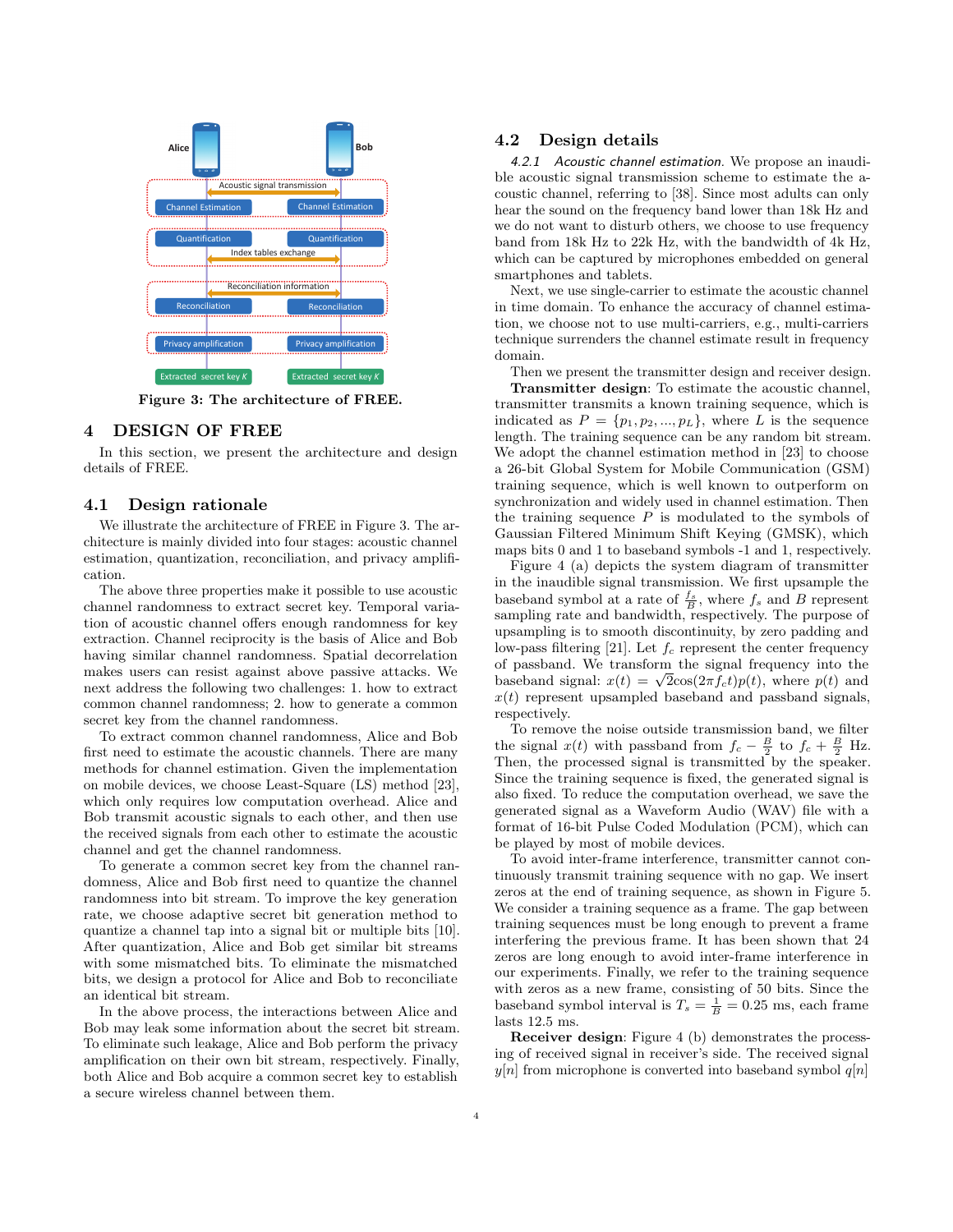

Figure 4: Design of transmitter and receiver.

as follows:

$$
q[n] = \sqrt{2}\cos(2\pi f_c t)y(t) - j\sqrt{2}\sin(2\pi f_c t)y(t)
$$
  
= 
$$
\sqrt{2}e^{-j2\pi f_c t}y(t),
$$
 (3)

where  $t$  is the time, and  $k$ -th baseband symbol is sampled, that is,  $t = k \times T_s$ , where  $T_s$  is the corresponding baseband that is,  $t = k \times I_s$ , where  $I_s$  is the corresponding baseband<br>symbol interval. We multiply  $y(t)$  with  $\sqrt{2}cos(2\pi f_c t)$  and  $-sin(2\pi f_c t)$ , and get the real and imaginary parts of received signal, respectively. Then both of real and imaginary parts are processed by low-pass filtering and down-sampling.

To detect the arrival of a frame, the receiver uses energy detection and cross-correlation for received signal after baseband symbol conversion. We use energy detection to roughly determine the starting point of a frame: we set a threshold  $\delta$  to measure whether the magnitude of three consecutive symbols is the starting point of a frame. The threshold  $\delta$ is set as 0.005 in our study, and the setting relies on the microphone and the volume of the speaker. Then, we use cross-correlation method to find precise starting point of the frame.

Since mobile devices are often resource constrained, we choose Least-Square (LS) method [\[23\]](#page-9-18), which only requires low computation overhead. In LS channel estimation, we first need to determine a reference length  $X$  and a guard length Y, and  $X + Y$  is the length L of training sequence. The guard length  $Y$  determines the number of channel taps that we can estimate. To balance the number of channel taps and the estimation quality, we choose  $X = 16$  and  $Y = 10$  in our study. Readers can find more details in [\[23\]](#page-9-18).

As mentioned above, the training sequence is denoted as  $P = \{p_1, p_2, ..., p_i, ..., p_L\}, p_i \in \{-1, +1\}.$  Then the corresponding circulant matrix  $\mathbf{M} \in \mathbb{R}^{X \times Y}$  is formed as:

$$
\mathbf{M} = \begin{bmatrix} m_{Y} & m_{Y-1} & \cdots & m_{1} & m_{0} \\ m_{Y+1} & m_{Y} & \cdots & m_{2} & m_{1} \\ \vdots & \vdots & \ddots & \vdots & \vdots \\ m_{Y+X-1} & m_{Y+X-2} & \cdots & m_{X} & m_{X-1} \end{bmatrix} .
$$
 (4)

Let  $y = \{y_1, y_2, ..., y_i, ..., y_{X+Y}\}\)$  represent the received training sequence. Then we get the acoustic channel estimate as follows:

$$
\hat{h} = (\mathbf{M}^H \mathbf{M})^{-1} \mathbf{M}^H y_Y, \tag{5}
$$



Figure 5: Training sequence with inserted zeros.

where  $\mathbf{M}^H$  and  $\mathbf{M}^{-1}$  indicate the Hermitian and inverse matrices of M, respectively.  $y_Y = \{y_{Y+1}, y_{Y+2}, ..., y_{Y+X}\},\$ which offers the randomness source for key generation.

From Equation (5), we can see that the most computationally expensive part is the computation of  $(M^H M)^{-1} M$ which is a matrix-to-vector multiplication, and its computation complexity is  $O(X \times Y)$ . Given that both of X and  $Y$  are constants, the computation overhead is very low for mobile devices.

To generate enough randomness for key extraction, Alice and Bob need to continuously transmit modulated acoustic signal to each other. After  $i$ -th acoustic communication accomplished, both Alice and Bob get channel estimates, which are denoted by  $\hat{H}^i{}_A$  and  $\hat{H}^i{}_B$ , respectively.

4.2.2 Quantization. Once Alice and Bob get the acoustic channel estimates, they need to quantize these channel estimates to bit streams. To improve secret key generation rate, we use Adaptive Secret Bit Generation (ASBG) method to quantize a channel tap into a signal bit or multiple bits [\[10\]](#page-9-12).

To illustrate the single bit quantization method formally, we suppose that Alice and Bob get a channel tap sequence, denoted by  $\hat{H}_A = \left\{ \hat{h}_A[1], \hat{h}_A[2], ..., \hat{h}_A[l] \right\}$  and  $\hat{H}_B =$  $\{\hat{h}_B[1], \hat{h}_B[2], ..., \hat{h}_B[l]\}\$ , respectively, where l is the length of channel estimates. The process of single bit quantization method is illustrated as follows:

- Alice divides  $\hat{H}_A = \left\{ \hat{h}_A[1], \hat{h}_A[2], ..., \hat{h}_A[l] \right\}$  into small blocks of size  $block\_size$ , which is an adjustable parameter. Bob also performs the same operations.
- ∙ For each block, they calculate two adaptive thresholds  $q+$  and  $q-, q+=$  mean +  $\alpha * \sigma$  and  $q-$  = mean -  $\alpha * \sigma$ , where  $\alpha > 0$ , *mean* is the mean of the magnitude of the estimates in a block, and  $\sigma$  is the standard deviation.
- **COMMEMBER (EXCEPTED AND THE CONSUMER CONSUMER TRIP)**<br>  $\frac{1}{\sqrt{2}}$   $\frac{1}{\sqrt{2}}$   $\frac{1}{\sqrt{2}}$   $\frac{1}{\sqrt{2}}$   $\frac{1}{\sqrt{2}}$   $\frac{1}{\sqrt{2}}$   $\frac{1}{\sqrt{2}}$   $\frac{1}{\sqrt{2}}$   $\frac{1}{\sqrt{2}}$   $\frac{1}{\sqrt{2}}$   $\frac{1}{\sqrt{2}}$   $\frac{1}{\sqrt{2}}$   $\frac{1}{$ ∙ Alice compares their channel estimates to the two thresholds, q+ and q-. If channel estimate  $\hat{h}_A[i] > q+$ , then  $\hat{h}_A[i]$  is recorded as 1; if  $\hat{h}_A[i] < q-$ , then  $\hat{h}_A[i]$  is recorded as 0; when  $\hat{h}_A[i]$  lies in between  $q+$  and  $q-$ , then  $\hat{h}_A[i]$  is discarded, and the index *i* is recorded in an index table  $T_A$ . Bob performs the same operations on  $\hat{H}_B$ , and generates index table  $T_B$ .
	- ∙ After the above operations accomplished, Alice and Bob exchange their index table,  $T_A$  and  $T_B$ . They only keep the channel estimates that are not discarded by either of them. Finally, they obtain the bit stream  $S_A$ and  $S_B$ , respectively.

In single bit quantization, the adaptive thresholds are calculated for each block separately. We also find the optimal  $block\_size$  to divide channel estimates.

We can also quantize channel estimates to multiple bits. The process of multiple bits quantization is as follow: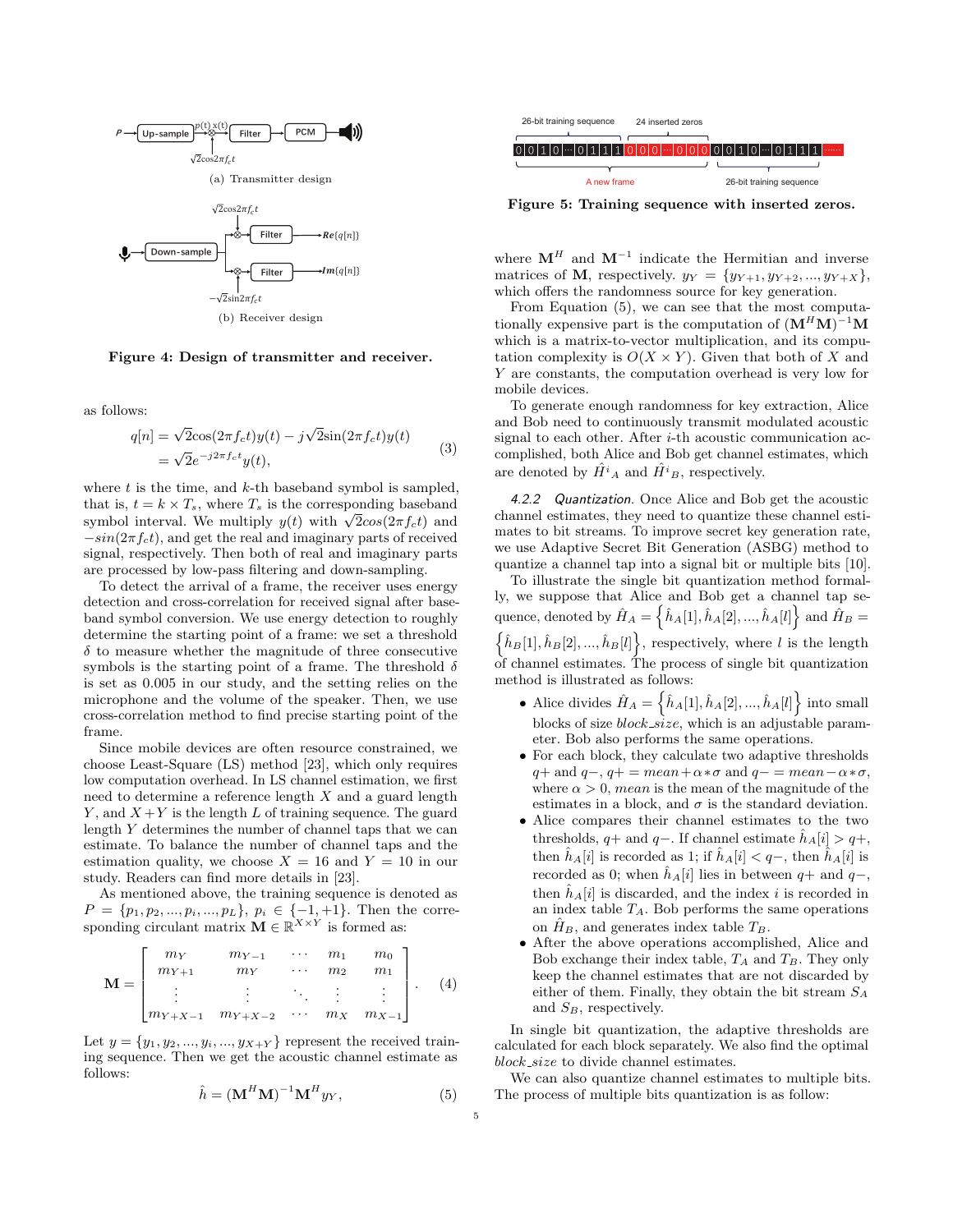- $\bullet$  Alice finds the minimum and maximum of  $\hat{H}_A$  to calculate the  $Range_A$ ,  $Range_A = max(\hat{H}_A) - min(\hat{H}_A)$ . Bob finds  $Range_B$ .
- Determine  $N$ , which is the number of bits for quantizing a channel estimate N, must satisfy  $N < |log_2 Range_A|$ and  $N < |log_2range_B|$ .
- $\bullet$  Divide  $Range$  into  $\tilde{M=2^N}$  intervals, and choose  $N$ bits assignment for each of  $M$  intervals. To reduce the mismatch ratio, we use Gray code to encode them.
- ∙ For each channel estimate, Alice and Bob extract bits, according to their location in  $M$  intervals. Finally, they obtain the bit stream  $S_A$  and  $S_B$ , respectively.

4.2.3 Reconciliation. Alice and Bob aim to generate identical bit stream to extract the same secret key  $K$ . Due to the mismatched bits in  $S_A$  and  $S_B$ , they need to reconciliate these mismatched bits.

Then, we consider using extended Binary Gray Code  $G_{24}$ to reconciliate  $S_A$  and  $S_B$ .  $G_{24}$  can encode 12 bits to 24 bits, correcting any 3 error bits and monitoring 7 error bits [\[5\]](#page-9-20). Due to the high correlations between  $S_A$  and  $S_B$ ,  $S_A$  and  $S_B$  can be treated as two codewords, which are both distorted from a common bit sequence, according to the encoding theory.

Next, we illustrate the process of reconciliation. At first, both Alice and Bob encode their bit stream to Gray Code sequence. For example, Alice gets Gray Code sequence  $\mathcal{W}_{A}$  =  $E(S_A) = [S_A, F_A],$  where  $E(\cdot)$  is an encoding function, and  $F_A$  is parity check sequence. Then, Alice sends the difference  $Z$  between  $S_A$  and  $F_A$  to Bob. Bob calculates the codeword  $\bar{W}_B = [S_B, S_B - Z]$  and decodes it to  $\bar{S}_A = D(\bar{W})$ . Next, Bob calculates the number of mismatched bits between  $\bar{S}_A$ and  $S_B$ . If it is greater than 3, Bob will discard the sequence  $S_B$  and notify Alice to discard sequence  $S_A$ . Otherwise, Bob will replace  $S_B$  with  $\bar{S}_A$ , and generate a common sequence  $K = S_A = \overline{S}_A$  with Alice.

4.2.4 Privacy amplification. In the above reconciliation stage, Alice sends some information such as  $Z$  to Bob through public wireless channel. Thus, Eve can deduce some privacy information about secret sequence. Privacy amplification can mitigate this problem by reducing the length of secret sequence  $K$ . We can adopt some methods based on  $left overhash lemma$  [\[10,](#page-9-12) [22\]](#page-9-8), which is a universal hash function. Obviously, privacy amplification generates shorter bits with higher entropy. After going through the privacy amplification, Alice and Bob acquire the final secret key.

## 5 SECURITY ANALYSIS

In this section, we analyze the security performance of FREE.

#### 5.1 Against eavesdropping attack

In eavesdropping attack, Eve can overhear all communication transmitted through public acoustic channel and wireless channel. Then we analyze what information can be listened by Eve. In channel estimation stage, Eve can listen and receive all of the acoustic signal transmitted by Alice and Bob. Since Eve receives the acoustic signal through different acoustic channel, Eve cannot estimate the same channel parameters as Alice or Bob. In quantization stage, he can know the exchanged index tables, which records the positions of



Figure 6: The channel estimates and their correlation coefficients of Alice-Bob and Eve-Dave at the same location.

removed bits. Since Eve does not know the bit stream  $S_A$  and  $S_B$ , he cannot know the content of removed parts either. In information reconciliation stage, Eve can listen the difference  $Z$  between  $S_A$  and  $S_B$ , and the discarding notice. But privacy amplification eliminates this leakage risk by removing the parts. Thus, Eve cannot deduce the secret key.

#### 5.2 Against approaching attack

In approaching attack, Eve approaches to Alice or Bob to receive the acoustic signals transmitted from another side. Eve wants to use his proximity to Alice or Bob to estimate similar acoustic channel parameters. But the spatial decorrelation of acoustic channel presented in Section 3, illustrates that the correlation is lower than 0.2 when the distance is greater than one wavelength  $\lambda$ . For example, the center frequency is 20k Hz and the sound speed is 340 m/s, and the wavelength  $\lambda = \frac{340m}{20k} = 1.7$  cm. In real life scenarios, we cannot allow others to put their mobile devices so close to our own mobiles. As a result, Eve cannot guess the similar secret key by approaching legitimate users.

#### 5.3 Against repeating imitation attack

Under repeating imitation attack, after legitimate users left the site, Eve finds a partner Dave to imitate the communication between Alice and Bob. Their goal is to estimate similar acoustic channel to generate same secret key. But the acoustic channel varies all the time due to the moving of mobile devices and the dynamic environment, as presented in Section 3. Therefore, Eve and Dave cannot capture the same acoustic channel randomness even in the same place.

This has been validated by our experiments. We studied the channel estimates of Eve and his partner, and compared them to the channel estimates between Alice and Bob, then computed the channel estimate correlation coefficients, please refer to Figure 6. We recorded the channel estimates of Alice-Bob in 10 seconds indoor. After both Alice and Bob left from the original positions, we recorded the channel estimates of Eve-Dave in the next 10 seconds. We aligned them in Figure 6 (a) for a better comparison. We can observe that channel estimates are different in different periods. The outdoor experiments show the same results. We also computed the channel estimate correlation coefficients of Alice-Bob and Eve-Dave, as shown in Figure 6 (b). We can see that the correlation coefficients range from -0.1 to 0.1, showing the irrelevance between the channel estimates of Alice-Bob and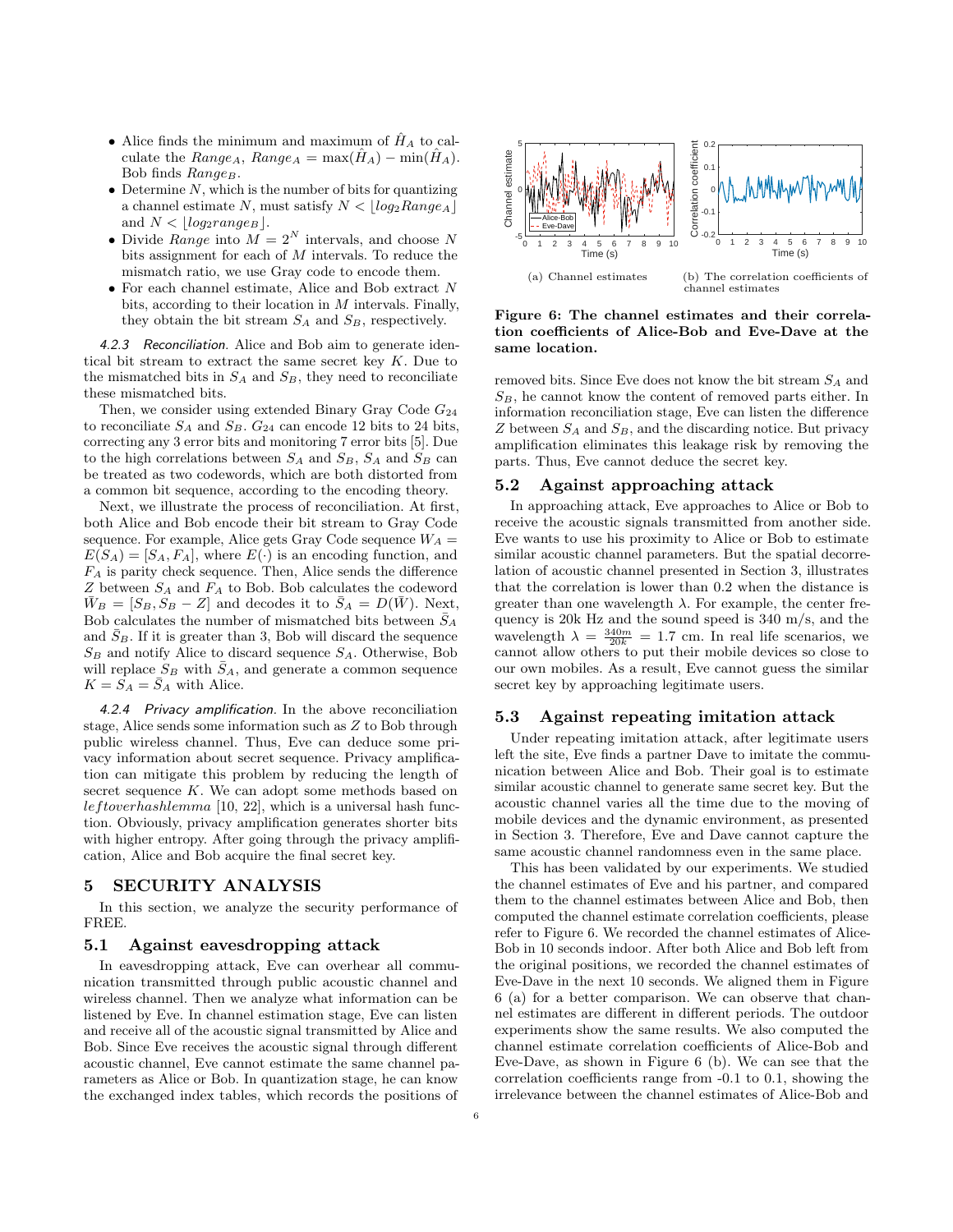Eve-Dave. Thus, Eve cannot get similar channel estimates as legitimate users.

## 6 EVALUATION

In this section, we evaluate the performance of FREE.

## 6.1 Methodology

We have conducted extensive experiments with four participants, named Alice, Bob, Eve, and Dave (Eve's partner). Each of them holds a mobile device (e.g., Nexus 7, MEIZU MX 6, Xiaomi 3), equipped with microphone and speaker. The illegitimate users, Eve and Dave, both are located more than 5 cm away from Alice and Bob, respectively.

6.1.1 Implementation and settings. We implement Androidbased prototype of FREE on the mobile devices. We use Bluetooth to offer the public wireless channel between mobile devices. We call the Android API, AudioRecord(\*) and AudioTrack(\*), to transmit and receive acoustic signal, and the sampling rate is 44.1k Hz. We set up Alice's device stands facing Bob's device. At the beginning, Alice, as an initiator, sends Bob a synchronization signal. After receiving Bob's acknowledgement (ACK), Alice starts to transmit acoustic signal with band from 18k to 22k Hz, in every 16 ms. After receiving Alice's acoustic signal, Bob starts to transmit his own acoustic signal with the same band, in every 16 ms. At the same time, they shake the mobile devices together to generate more randomness. Then, Alice and Bob start to compute the channel estimates and quantize them into secret bit stream. They exchange their index table to finish the quantization by Bluetooth. Next, they exchange the reconciliation information to generate the same secret bit stream and perform the privacy amplification to extract a common secret key.

We conduct experiments in different scenarios, i.e., indoor, outdoor, mobile, and static, please refer to Table 1. Mobile means that users move around; static means that the users keep still when extracting secret key.

6.1.2 Metrics. To evaluate the performance, we consider the following three metrics.

- ∙ Bit Generation Rate (BGR): BGR is defined as the number of generated secret bits in a second. The more secret bits generated, the higher the efficiency of key extraction.
- ∙ Bit Mismatch Ratio (BMR): BMR is defined as a ratio (the number of mismatch bits over the number of all generated bits in a second). The lower bit mismatch ratio, the higher the robustness of key extraction.
- ∙ Randomness and Entropy (RE): RE is used to evaluate the quality of generated key. We use an extensively used randomness tool NIST test to measure the randomness of generated key. Besides, we compute the entropy of generated secret key. The higher entropy, the better quality of generated secret key.

## 6.2 Randomness of extracted key

We first conduct experiments to validate the randomness of the key extracted by FREE. For experiment setting, the distance between Alice and Bob is  $50 \sim 100$  cm, and we



Figure 7: Bit generation rate in different distance.



Figure 8: Bit mismatch ratio in different distance.

Table 1: Experiments scenarios.

| Index State |                         | Environment    |
|-------------|-------------------------|----------------|
| A           | $\operatorname{Static}$ | Indoor         |
| В           | Static                  | Outdoor        |
| C           | Mobile Indoor           |                |
| $\Box$      |                         | Mobile Outdoor |

Table 2: NIST statistical test results.

| <b>Test</b>            | А     | В     | C     | D     |
|------------------------|-------|-------|-------|-------|
| Monobit Frequency      | 0.662 | 0.745 | 0.911 | 0.773 |
| Longest Run of 1s      | 0.714 | 0.654 | 0.843 | 0.892 |
| FFT                    | 0.509 | 0.782 | 0.838 | 0.737 |
| Approximate Entropy    | 0.801 | 0.783 | 0.903 | 0.887 |
| Cumulative Sums (Fwd)  | 0.570 | 0.642 | 0.915 | 0.793 |
| Cumulative Sums (Rev)  | 0.773 | 0.752 | 0.902 | 0.917 |
| <b>Block Frequency</b> | 0.717 | 0.736 | 0.825 | 0.914 |
| Runs                   | 0.753 | 0.796 | 0.821 | 0.833 |
| Serial                 | 0.505 | 0.674 | 0.818 | 0.839 |
|                        | 0.602 | 0.718 | 0.772 | 0.790 |

use a single bit quantization method and gray coding. We utilize NIST test to measure the generated 300 sequences, and compute their  $p$ -values for 8 types of tests, listed in Table 2. The sequence is marked as random if all  $p$ -values are greater than 0.05. We can see that the generated secret keys pass all types of tests. Thus, the extracted keys have good quality in randomness.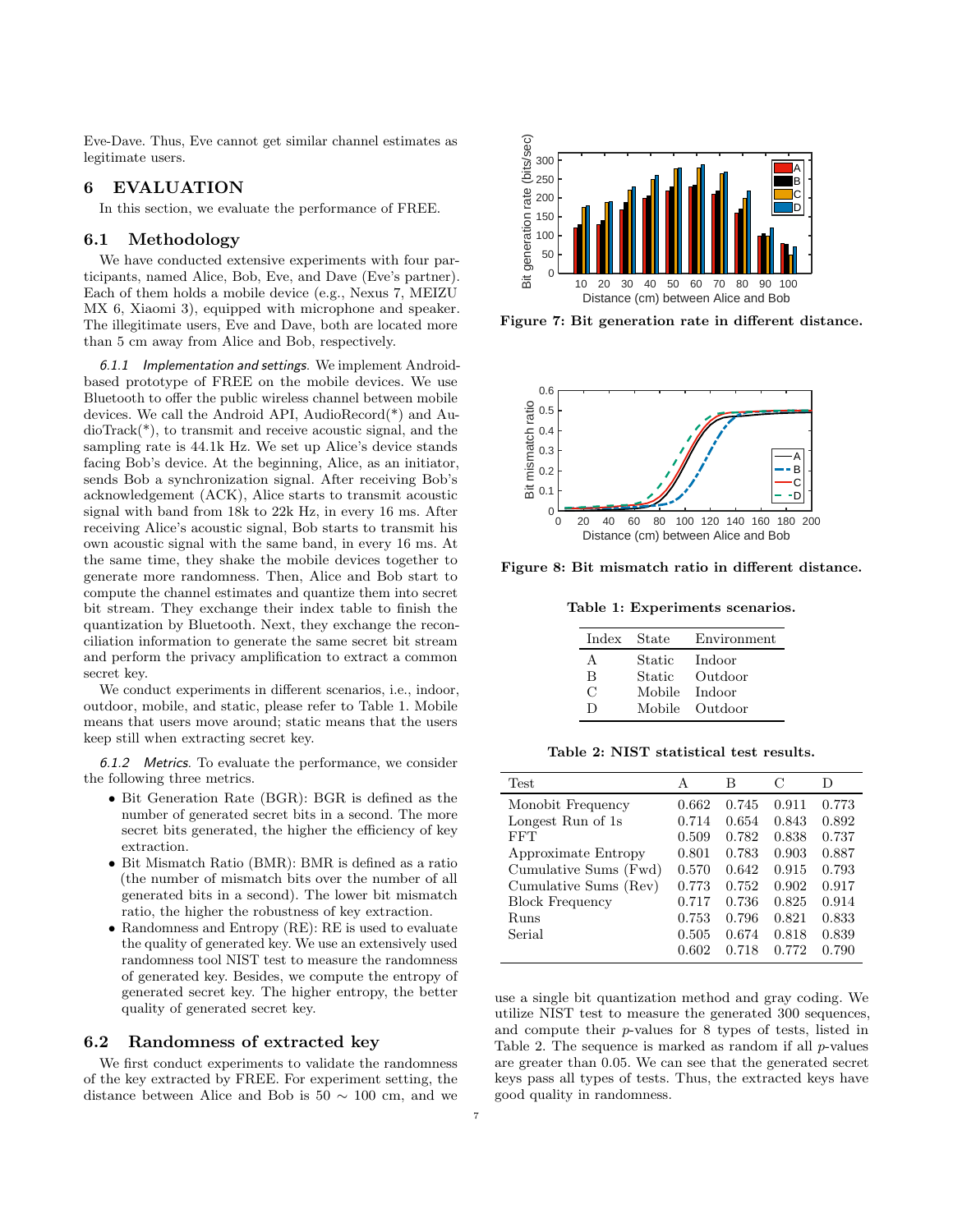## 6.3 The influence of distance

To study how the distance influences the performance of FREE, we conduct the experiments with different distances. Figure 7 illustrates the secret bit generation rates of legitimate users under different distances and four kinds of scenarios. We find that the key generation rate is lower than 100 bits/sec when the distance is greater than 90 cm. The reason is that the correlation of Alice's and Bob's channel estimates decrease with distance growing. In real scenarios, the signals transmitted by Alice and Bob are not transmitted exactly along the same paths, due to the distance between the microphone and speaker embedded on the mobiles. To reduce the system error, uses let their microphones and speakers face to face, respectively. But the system error still increases with distance growing. We also find that the key generation rate is lower than 200 bits/sec when the distance is lower than 40 cm. The reason is that there is not enough randomness for key extraction when Alice and Bob are located too close. We find that the bit generation rate is greater than 260 bits/sec, when the distance is between 50 cm and 70 cm. The reason is that Alice and Bob can capture more channel randomness and the system error is small in this distance range. To generate a 512-bit cryptographic key, FREE only needs a couple of seconds. We also find that the key generation rate in outdoor environment is higher than that in indoor environment. The bit generation rate at mobile state is higher than that at static state. The reason is that the outdoor environment and mobile state offer more channel diversity and sufficient randomness.

Figure 8 illustrates the bit mismatch ratios of legitimate users in different distance and the same four kinds of scenarios. We find that the bit mismatch ratio increases obviously when the distance is greater than 60 cm. The main reason is also that the correlation between Alice's and Bob's channel estimate decreases with distance growing, due to the system error growing. The mismatch ratio is around 0.5 when the distance is greater than 120 cm. Thus, FREE cannot work well in this distance range. 120 cm can be set as the authenticate distance, and a longer distance (e.g., 2 m) can be set as the safe distance, referring to [\[35\]](#page-9-11). Thus, a device has maximum bit mismatch ratio 0.5 when it is out of the safe distance. The bit mismatch ratio under the scenario of outdoor and mobile increases earlier than that of other scenarios due to more complicated and changing acoustic channel.

#### 6.4 The influence of basic noises

We also evaluate the performance of FREE in the environment with basic noises. To study the influence of basic noises, another mobile device is located 5 m away from both Alice and Bob, sending noises with band from 18k to 22k Hz to interfere the key extraction of Alice and Bob. Figure 9 illustrates the bit mismatch ratio of Alice and Bob in different noise intensities and scenarios. The X axis denotes the intensity ratio of the basic noises and the acoustic signal transmitted between Alice and Bob. We can see that the bit mismatch ratio increases with the intensity ratio growing. The bit mismatch ratio is under 0.2 when the intensity ratio is smaller than 0.5. But the mismatch ratio approaches the maximum value of 0.5 when the intensity ratio is larger than



Figure 9: Bit mismatch ratio in different basic noise intensities.

1. Therefore, we can turn the intensity of transmitted acoustic signal up as high as possible to reduce the bit mismatch ratio of FREE in the environment with obvious basic noises.

# 6.5 The influence of quantization and encoding methods

We also evaluate the performance of FREE in different quantization and encoding methods. In this experiment, the quantization mainly includes 1-bit quantization method and 2-bit quantization method; the encoding methods mainly include binary encoding method and gray encoding method. The distance range is  $50 \sim 70$  cm.

Figure 10 shows the comparisons of key generation rate of FREE in different quantization, encoding methods, and scenarios. We can see that the key generation rate of 2 bit quantization is higher than that of 1-bit quantization. This is because 2-bit quantization can generate more bits to extract more secret bits. The key generation rate of gray encoding is higher than that of binary encoding. This is because gray encoding can generate more similar bit to reduce the mismatch ratio.

Figure 11 shows the comparisons of bit mismatch ratio of FREE in different quantization, encoding methods, and scenarios. We can see that bit mismatch ratio of 2-bit quantization is higher than that of 1-bit quantization. It is because that 2-bit quantization causes more quantization errors. The bit mismatch ratio of gray encoding is lower than that of binary encoding. It is also because that gray encoding generates more similar bits and reduces the number of inconsistent bits.

# 6.6 Comparisons of existing key extraction approaches

We compare FREE with existing key generation approaches, i.e., Mathur et al. [\[18\]](#page-9-4), ASBG [\[10\]](#page-9-12), CGC [\[15\]](#page-9-13), KEEP [\[34\]](#page-9-10), TDS [\[35\]](#page-9-11). First, we need to align the baseline of comparisons. In approach proposed by Mathur et al., there are two parameters,  $\alpha$  and m. We set  $\alpha$  and m as 0.35 and 2, respectively, to guarantee more secret bits. For ASBG, CGC, and KEEP, We set  $\alpha$  and fragment size as 0.35 and 50, respectively, to ensure a lower bit mismatch ratio. For TDS, we set block size  $\beta$  as 6 in static sate and as 4 in mobile state. The distance between Alice and Bob is within 4 cm. For FREE, we set block\_size as 30. The distance between Alice and Bob is within 80 cm.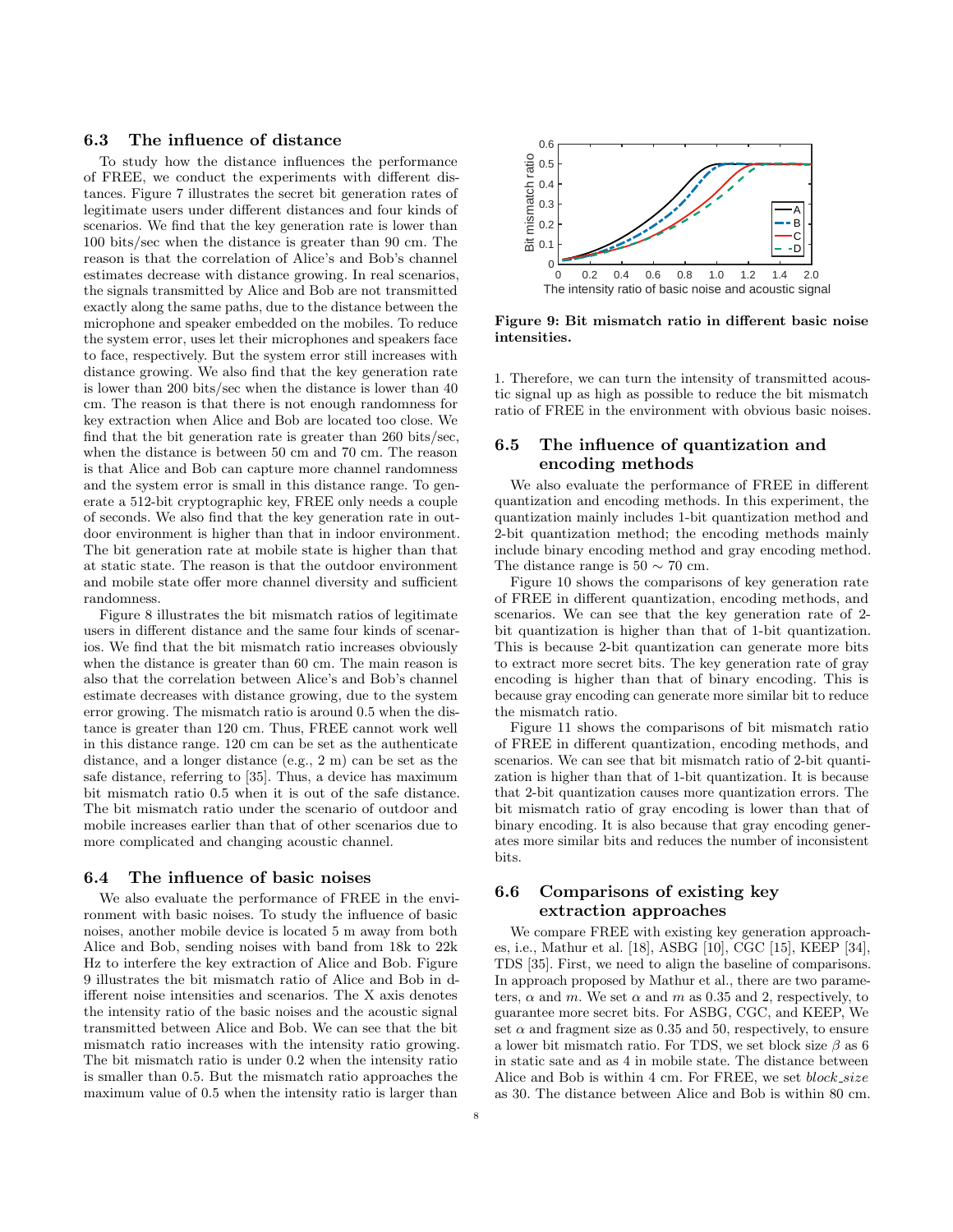

Figure 10: Bit generation rate in d- Figure 11: Bit mismatch ratio in d- Figure 12: Comparison of bit genifferent quantization and encoding ifferent quantization and encoding eration rate. methods. methods.



Figure 13: Comparison of bit mis-Figure 14: Comparison of entropy. Figure 15: Comparison of informamatch ratio. tion reconciliation counts.

We report the bit generation rates of different approaches in Figure 12. We can see FREE has obvious higher bit generation rate than other approaches.

We report the bit mismatch ratio of different approaches in Figure 13. FREE has around 0.5% to 3.0% bit mismatch ratio, which is lower than other approaches except for TDS.

We report the entropy in Figure 14. The entropy can represent the randomness of extracted key from the perspective of uncertainty. FREE, TDS, and KEEP have higher entropy, CGC has the lowest entropy.

We report the information reconciliation counts in Figure 15. FREE needs exchange reconciliation information for 22∼28 times in a second. This is because FREE needs one time reconciliation for every 12 bits in bit sequence.

In our experiments, we count the mean values of FREE's key generation rate and bit mismatch ratio in different scenarios. The statistical results show that, compared with the state of art methods, FREE improves the key generation rate by 38.46% and reduces the bit mismatch ratio by 42.34%.

In summary, FREE has significant bit generation rate and great performance on the entropy, bit mismatch ratio and information reconciliation counts.

## 7 RELATED WORK

Secret key extraction has been studied for many years. In wireless network, the security of data transmission is guaranteed by the security protocols of upper layers. Physical layer security also needs to be guaranteed by encryption schemes. To achieve information theoretic-security at physical layer, many existing works exploit the unpredictable and random characteristics to establish cryptographic key [\[4,](#page-9-21) [17,](#page-9-22) [37,](#page-9-23) [39\]](#page-9-24). Ahlswede et al. and Maurer, et al. discussed the key generation theoretically in [\[1\]](#page-9-25) and [\[19\]](#page-9-26). Hershey et al. firstly proposed the idea of using channel measurements to extract secret key [\[9\]](#page-9-27). Then, plenty of works exploit wireless channel measurements to extract secret key. The channel measurements includes arrival of angle [\[2\]](#page-9-28), phase[\[27\]](#page-9-29), and received signal strength (RSS) [\[10,](#page-9-12) [13,](#page-9-30) [18,](#page-9-4) [33\]](#page-9-31). Then, channel state information (CSI) has been extensively exploited for key extraction with higher key generation rate. But CSI-based key extraction schemes need the assist from special devices [\[12,](#page-9-32) [15,](#page-9-13) [16,](#page-9-33) [34,](#page-9-10) [35\]](#page-9-11).

Some works use the environment sensing to extract secret key. Bichler et al. and Mayrhofer et al. exploited acceleration data of shaking process for key generation and secure device pairing [\[3,](#page-9-6) [20\]](#page-9-34). MAGIK uses the dynamic geomagnetic field sensing to extract secret key [\[24\]](#page-9-7). But they cannot resist against the imitation attack.

In addition, some works use audio signals to authenticate legitimate users  $[11, 14, 28-30, 36]$  $[11, 14, 28-30, 36]$  $[11, 14, 28-30, 36]$  $[11, 14, 28-30, 36]$  $[11, 14, 28-30, 36]$  $[11, 14, 28-30, 36]$  $[11, 14, 28-30, 36]$ . Schürmann, et al used the similar ambient audio pattern to authenticate legitimate users and secure communication [\[28\]](#page-9-37), but their method underperform the key generation efficiency and cannot resist against imitation attack. Spartacus uses audio to establish spontaneous interactions between mobile devices, but cannot secure their transmission privacy [\[30\]](#page-9-38). Sound-Proof uses ambient audio to validate the proximity to authenticate users, but cannot generate secret key [\[11\]](#page-9-35). GeneWave uses acoustic signal for authentication and key agreement [\[36\]](#page-9-1). However, it relies on public key system to exchange the secret key. Some works use ambient audio to secure pairing [\[29\]](#page-9-0), but they must use Diffie-Hellman protocol to generate secret key.